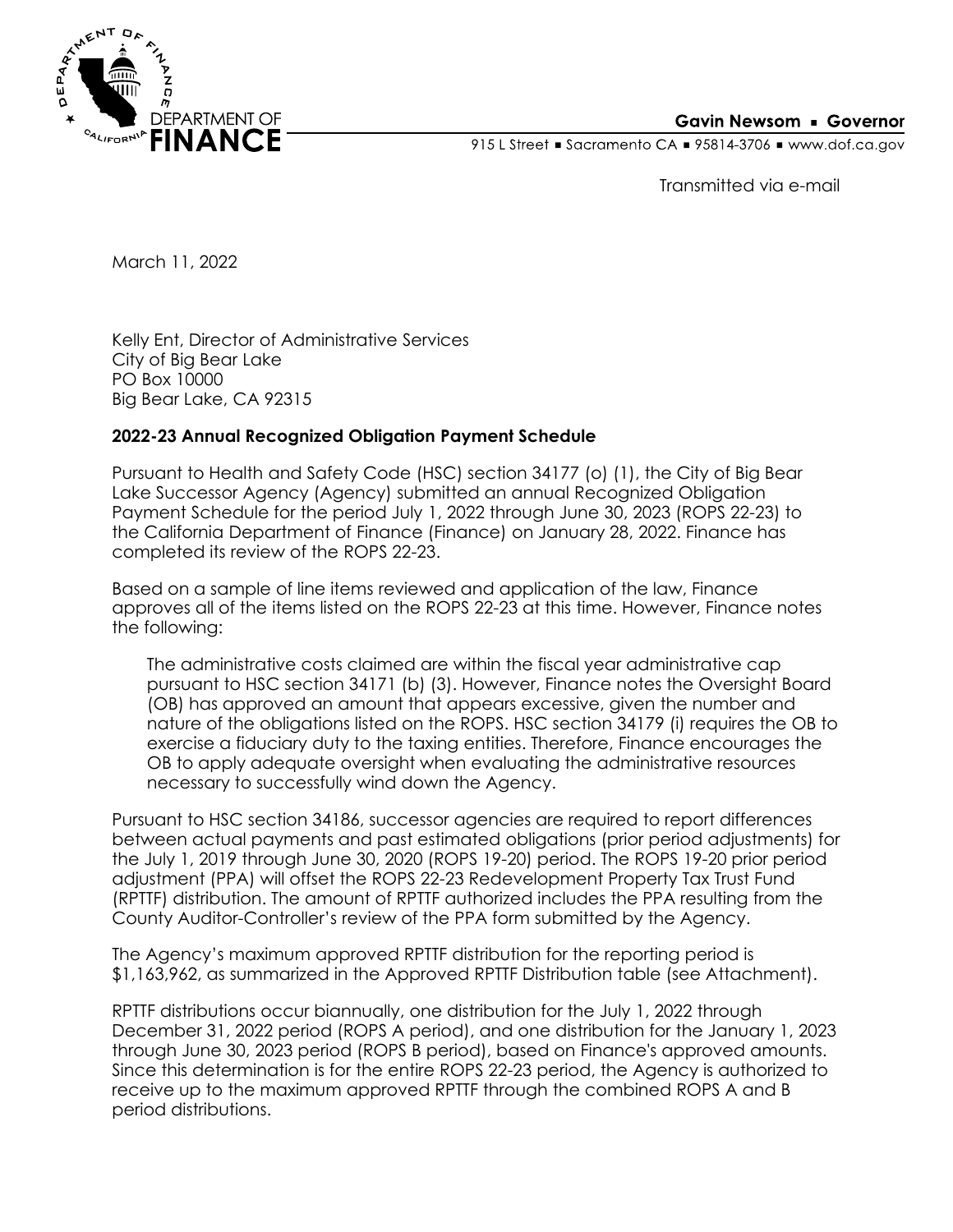Kelly Ent March 11, 2022 Page 2

This is our final determination regarding the obligations listed on the ROPS 22-23. This determination only applies to items when funding was requested for the 12-month period. If a determination by Finance in a previous ROPS is currently the subject of litigation, the item will continue to reflect the determination until the matter is resolved.

The ROPS 22-23 form submitted by the Agency and this determination letter will be posted on our website:

<http://dof.ca.gov/Programs/Redevelopment/ROPS/>

This determination is effective for the ROPS 22-23 period only and should not be conclusively relied upon for future ROPS periods. All items listed on a future ROPS are subject to Finance's review and may be adjusted even if not adjusted on this ROPS or a preceding ROPS. The only exception is for items that have received a Final and Conclusive determination from Finance pursuant to HSC section 34177.5 (i). Finance's review of Final and Conclusive items is limited to confirming the scheduled payments as required by the obligation.

The amount available from the RPTTF is the same as the amount of property tax increment available prior to the enactment of the redevelopment dissolution law. Therefore, as a practical matter, the ability to fund the items on the ROPS with property tax increment is limited to the amount of funding available to the Agency in the RPTTF.

Please direct inquiries to Todd Vermillion, Supervisor, or Garrett Fujitani, Staff, at (916) 322-2985.

Sincerely,

Charyl S. McComick

JENNIFER WHITAKER Program Budget Manager

cc: Christine Bennett, Administrative Services Manager, City of Big Bear Lake Linda Santillano, Chief Deputy, Property Tax, San Bernardino County